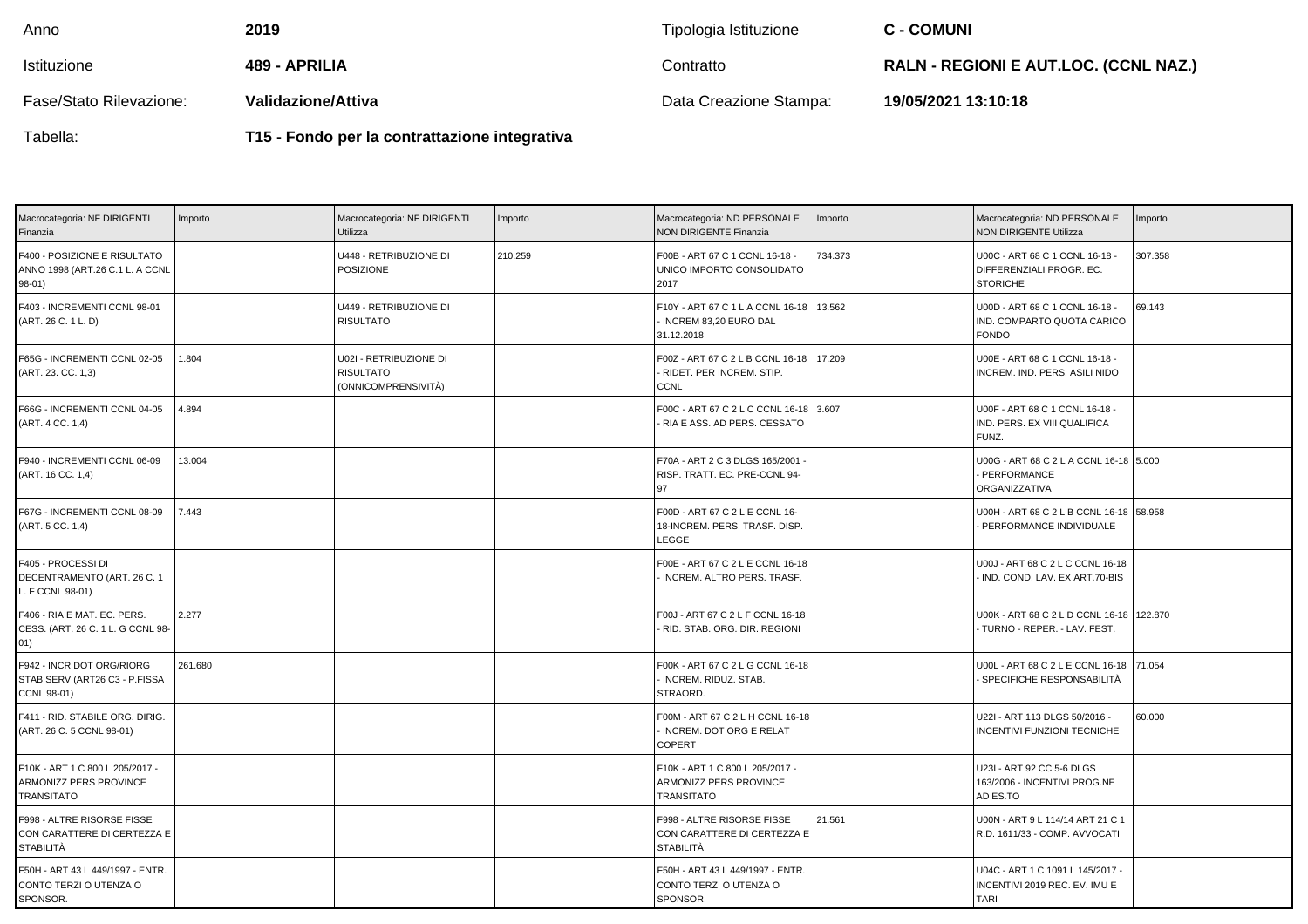| F51H - ART 43 L 449/1997 -<br>RISPARMI DI GESTIONE                        |  | F96H - ART 16 CC 4-5-6 DL 98/11 ·<br>RISP. PIANI RAZIONALIZZAZIONE               | 15.000 | U00P - ART 70-TER CCNL 16-18 -<br><b>COMPENSI ISTAT</b>                         |        |
|---------------------------------------------------------------------------|--|----------------------------------------------------------------------------------|--------|---------------------------------------------------------------------------------|--------|
| F408 - INTEGRAZIONE 1,2% (ART.<br>26 C. 2 CCNL 98-01)                     |  | F00N - ART 113 DLGS 50/2016 -<br>QUOTE INCENTIVI FUNZIONI<br><b>TECNICHE</b>     | 45.000 | U00Q - ART 68 C 2 L G CCNL 16-18 1.561<br>ALTRE SPEC. DISP. DI LEGGE            |        |
| F943 - RIORGANIZZ. (ART. 26 C. 3<br>- PARTE VARIAB. CCNL 98-01)           |  | F00Q - ART 92 CC 5-6 DLGS<br>163/06 - QUOTE PROG.NE AD<br><b>ESAURIMENTO</b>     |        | U00R - ART 68 C 2 L H CCNL 16-18 7.572<br>MESSI NOTIFICATORI                    |        |
| F10M - ART 9 C 3 L 114/14 - COMP<br>AVVOCATI CARICO<br><b>CONTROPARTI</b> |  | F10M - ART 9 C 3 L 114/14 - COMP<br>AVVOCATI CARICO<br><b>CONTROPARTI</b>        | 10.000 | U00S - ART 68 C 2 L I CCNL 16-18<br>RIS. PERS. DA CASE DA GIOCO                 |        |
| F10N - ART 9 C 6 L 114/14 - COMP<br>AVVOCATI SPESE COMPENSATE             |  | F10N - ART 9 C 6 L 114/14 - COMP<br>AVVOCATI SPESE COMPENSATE                    |        | U00T - ART 68 C 2 L J CCNL 16-18<br>PEO ANNO DI RIFERIMENTO                     |        |
| F10L - ART 1 C 1091 L 145/2018 -<br>REC. EV. IMU E TARI                   |  | F10L - ART 1 C 1091 L 145/2018 -<br>REC. EV. IMU E TARI                          | 60.000 | U01B - ART 56-TER CCNL 16-18 -<br>PL SERV. AGG INIZ PRIVATA                     |        |
| F404 - SPEC. DISP. DI LEGGE<br>(ART. 20 C. 2 CCNL 06-09)                  |  | F00S - ART 70-TER CCNL 16-18 -<br>CONTR ISTAT E ENTI PUBBL<br><b>AUTORIZZ</b>    |        | U00M - ART 56-QUATER L C<br>CCNL16-18 - PL INC PROV VIOLAZ<br><b>CODICE STR</b> | 9.299  |
| F68G - INCARICHI DA SOGGETTI<br>TERZI (ART. 20, CC. 3-5 CCNL 06-<br>09)   |  | F00V - ART 56-TER CCNL 16-18 -<br>RISORSE SERV AGG PL INIZ<br><b>PRIVATA</b>     |        | U00V - ART 56-QUINQUIES CCNL<br>16-18 - PL INDENNITÀ DI SERV.<br><b>ESTERNO</b> |        |
| F96H - ART 16 CC 4-5-6 DL 98/11<br>RISP. PIANI RAZIONALIZZAZIONE          |  | F01V - ART 56-QUATER L C CCNL<br>16-18 - PROV. VIOLAZ. CODICE<br>STRADA          | 16.500 | U00Y - ART 56-SEXIES CCNL 16-<br>18 - PL INDENNITÀ DI FUNZIONE                  |        |
| F01L - ART 23 CC 4, 6 DLGS<br>75/2017 - RIS. SPERIMENTAZIONE              |  | F00T - ART 67 C 3 L C CCNL 16-18 22.500<br>ALTRE SPEC. DISP. DI LEGGE            |        | U998 - ALTRI ISTITUTI NON<br><b>COMPRESI FRA I PRECEDENTI</b>                   |        |
| F995 - ALTRE RISORSE VARIABILI                                            |  | F00U - ART 67 C 3 L D CCNL 16-<br>18-RIA CESS ANNO PREC MENSIL<br><b>RESIDUE</b> |        | U00U - ART 15 C 1 CCNL 16-18 -<br>RETRIB. DI POSIZIONE                          | 91.844 |
| F999 - SOMME NON UTILIZZATE<br>FONDO ANNO PRECEDENTE                      |  | F00W - ART 67 C 3 L E CCNL 16-18<br>-RISP. STRAORD. CONS. ANNO<br>PREC.          |        | U00W - ART 15 C 1 CCNL 16-18 -<br>RETRIB. DI RISULTATO                          |        |
| F934 - DECURTAZIONE FONDO<br>3.356,97 EURO (ART.1 C.3 L. E<br>CCNL 00-01) |  | F00X - ART 67 C 3 L F CCNL 16-18 7.572<br>MESSI NOTIFICATORI                     |        | U00X - ART 15 C 6 CCNL 16-18 -<br>RETRIB. DI RISULTATO INC.<br><b>INTERIM</b>   |        |
| F27I - ART 1 C 456 L 147/2013 -<br>DECURTAZIONE PERMANENTE                |  | F00Y - ART 67 C 3 L G CCNL 16-18<br>RIS. PERS. DA CASE DA GIOCO                  |        |                                                                                 |        |
| F00P - ART 23 C 2 DLGS 75/2017<br>DEC. FONDO RISPETTO LIMITE<br>2016      |  | F01J - ART 67 C 3 L H CCNL 16-18<br>INTEGRAZIONE 1,2% M.S. 1997                  | 40.470 |                                                                                 |        |
| F01S - ART 40 C 3-Q DLGS<br>165/2001 - DEC. ANNO PER PIANI<br>DI RECUP.   |  | F01K - ART 67 C 3 L I CCNL 16-18-<br>RIS. OBIETT. ENTE ANCHE<br>MANTEN.          |        |                                                                                 |        |
| F01T - ART 4 DL 16/2014 - DEC.<br>ANNO PER PIANI DI RECUP.                |  | F01L - ART 23 CC 4, 6 DLGS<br>75/2017 - RIS. SPERIMENTAZIONE                     |        |                                                                                 |        |
| F01P - ALTRE DECURTAZIONI                                                 |  | F01M - ART 67 C 3 L K CCNL 16-<br>18-INTEGR. PERS. TRASF.<br>CORSO D'ANNO        |        |                                                                                 |        |
|                                                                           |  | F01N - ART 68 C 1 CCNL 16-18-RIS<br>FISSE NON UTILIZZATE FONDI<br>PREC.          |        |                                                                                 |        |